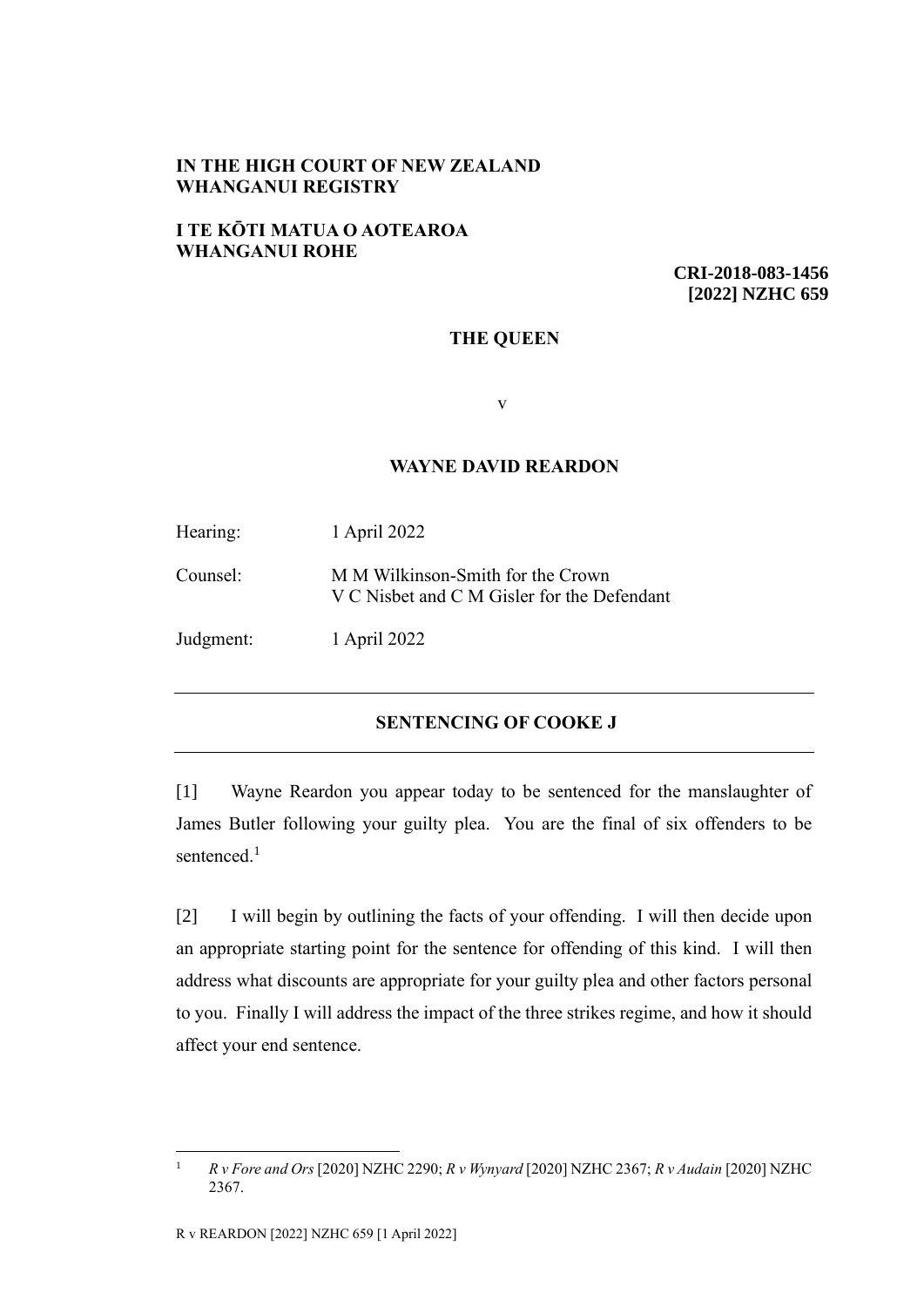#### **The facts**

[3] The basic events of the offending have been outlined several times before this Court. But the summary of fact to which you have entered your guilty plea is materially different from the previous summaries, especially in relation to your personal involvement. You are a senior patched member of Whanganui Black Power. You took a lead role in the events that led to James Butler's death. You were one of the organisers and a leader of the group that day. I need to sentence you on that basis.

[4] In the early evening on Sunday 22 April 2018 you were in a Toyota Corona with Kemp Rippon and Daniel Whareaorere at a Z Service Station in Whanganui. A silver Honda Accord station wagon was waiting nearby at Pitt Street with Mark Audain, Dwayne Fore and Hikitia Hakaraia. Your group had at least three firearms between them, including two .22 rifles and a shotgun. You were carrying the shotgun. You planned to carry out a taxing exercise at James Butler's address — that is demanding with threats or stealing drugs, cash or property from individuals believed to be selling drugs. It was known that James Butler was selling drugs. Over the course of the months leading to the evening of the offending Black Power members had visited the address several times.

[5] The vehicles made their way in tandem to James and Brent Butler's home and drove down and parked in the driveway, with your Toyota Corona in front. Two members of your group wearing balaclavas approached the back door of the house by going up the outside stairs to the door into the sunroom and knocked. They asked for James Butler and were told he wasn't there. They went back down the steps.

[6] About 10 seconds later the pair returned with four to six others, with at least one member of your group remaining outside. The door was forced open and the group entered the sunroom where James Butler and the male associate were seated. You were in that group. A firearm was pointed at the associate and then at James Butler. The person with the firearm demanded drugs.

[7] An altercation developed. You were giving orders to the others. You said to the others "what the fuck are you niggers up to, deal to him". James Butler was then pushed around and physically searched by your group.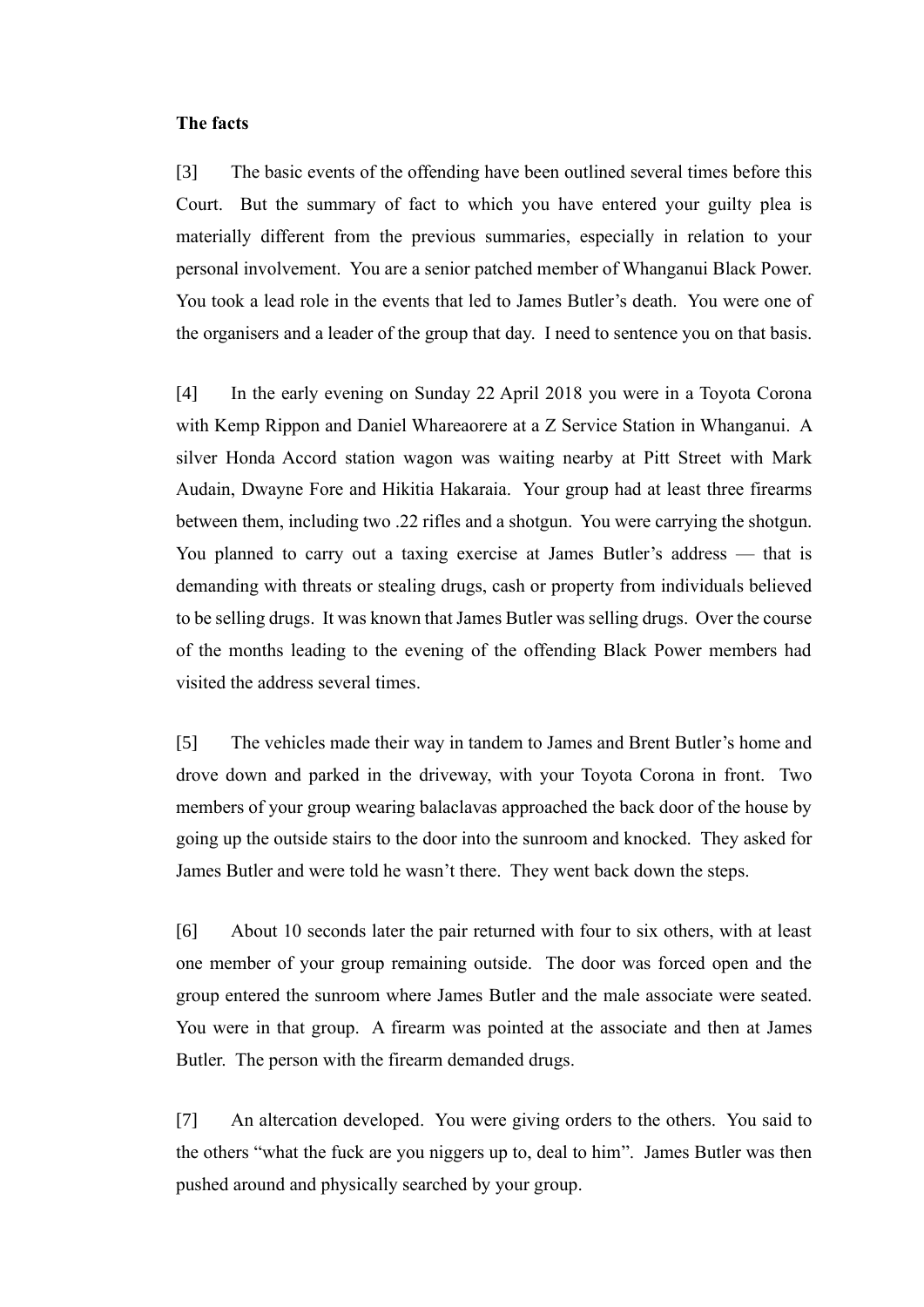[8] At some point during the altercation you pushed James Butler in the chest with the barrel of the shotgun making demands for his property. Members of your group also picked up various bits of property including James Butler's radio scanner.

[9] Brent Butler, who had heard the commotion from the adjoining kitchen and dining area, grabbed a wooden handle from the kitchen and walked into the sunroom to protect his brother. He was able to pull off the bandana from the face of an offender standing near the kitchen door and grabbed the firearm he was holding. There was a tussle between them and a clicking sound as though the firearm had failed to fire.

[10] During these exchanges James' associate was able to escape down the stairs. He was confronted outside by a member of the group and instructed to lie down. He said he would go back inside instead. As he did so, your group came running back down the stairs to return to their vehicles.

[11] The brothers chased after the group. Brent Butler still had the wooden axe handle and James Butler picked up a mallet with a metal head from the garage. The brothers ran up to the Toyota Corona which was still parked in the driveway. Brent Butler reached through the open driver's window and grabbed hold of the driver's shirt, while James Butler started hitting or attempting to hit the left front passenger with the mallet through the opening in the passengers window.

[12] Brent Butler was then assaulted by Mr Rippon and was rendered unconscious. Another member of your group then fired a .22 rifle at James. James started to run for safety. He was then shot at several times from two .22 firearms. The shotgun you had was not fired. James was hit by one of the .22 bullets. He ran holding his neck and coughing out blood. He collapsed at the base of the steps. The group then left the scene in the two vehicles.

[13] James was later found dead at the base of the stairs by Brent after he regained consciousness. James had died as a result of being shot.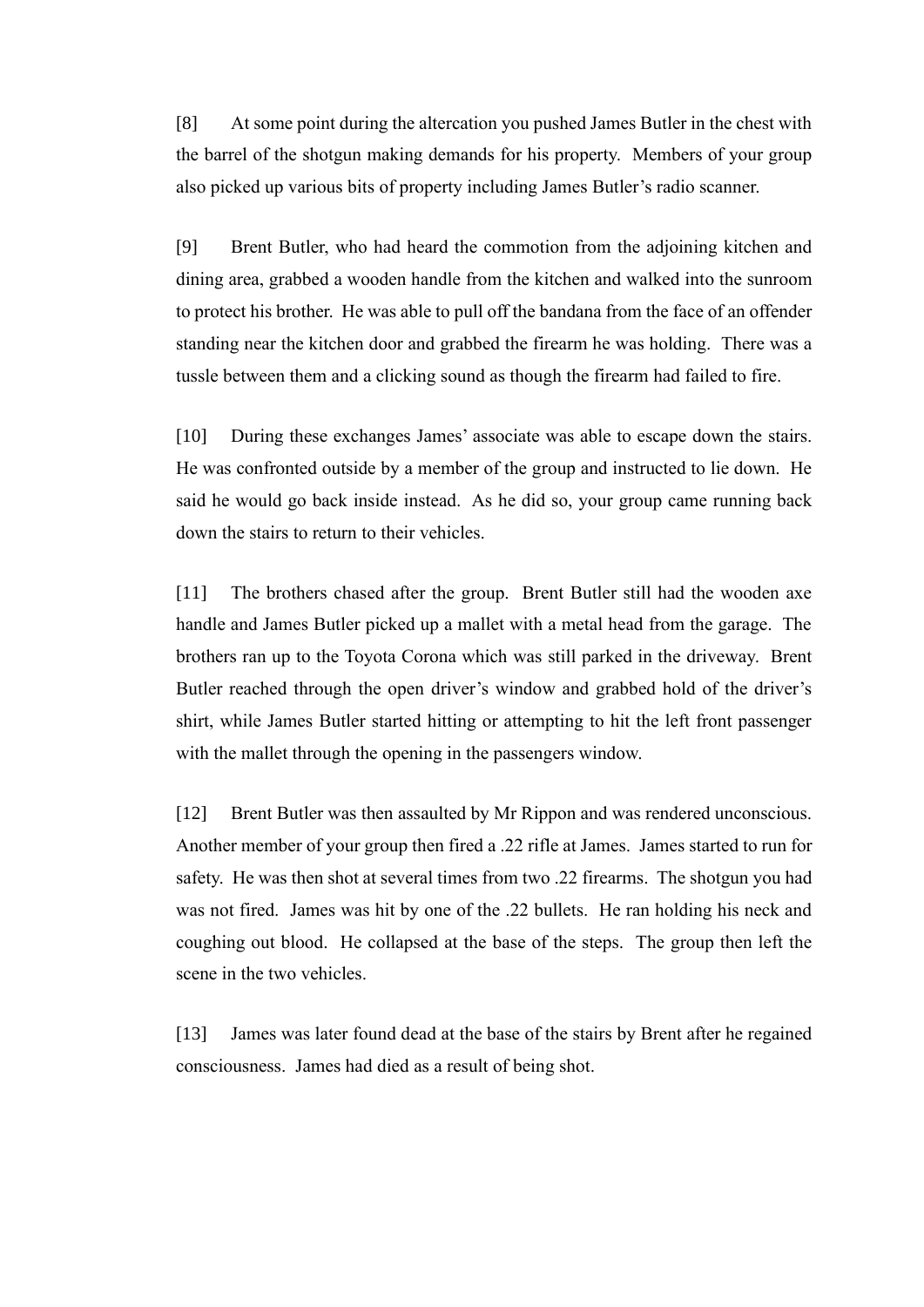### **Victim impact**

[14] We have heard of the impact of the offending on the Butler family again today. De-Ana Bishop and Trish Butler have both spoken. The Butler whanau has suffered in many ways since losing James. His absence has had a profound impact on the many members of his family who looked up to him. The pain has been intense, far-reaching and consistent over the last four years and I know that things will never be the same again. The injuries inflicted on Brent Butler have also significantly impacted his ability to work.

[15] This has been a long ordeal for the Butler family who have been present throughout all steps of these proceedings. The sentences imposed can never properly restore their loss. It is important that you understand the impact that you have had. I acknowledge the short note that you have provided in that context.

# **Starting point**

[16] The first step in working out your sentence is to decide upon the appropriate starting point for your offending.

<span id="page-3-0"></span>[17] The crime of manslaughter carries a maximum punishment of life imprisonment.<sup>2</sup> In sentencing the other members of your group I decided that the appropriate starting point for their offending was eight to nine years imprisonment. This was upheld by the Court of Appeal.<sup>3</sup> But as I have said the relevant events, and your role in them, is different. The summary of facts reveals that you played a leading and organising role in the offending which must be reflected in your sentence. In your case the Crown submits a starting point of 11 years is appropriate whereas your counsel has suggested a starting point of 10 years.

[18] There is no guideline judgment for manslaughter. As I have stated previously, I do not find the *Taueki* guidelines particularly helpful in this case, and I again approach the circumstances looking at the comparable manslaughter cases.<sup>4</sup> That

<sup>&</sup>lt;sup>2</sup> Crimes Act 1961, s 177.

 $R \text{ } v$  *Fore* [2021] NZCA 28.

<sup>4</sup> *R v Fore & Ors*, above n [1,](#page-0-0) at [18].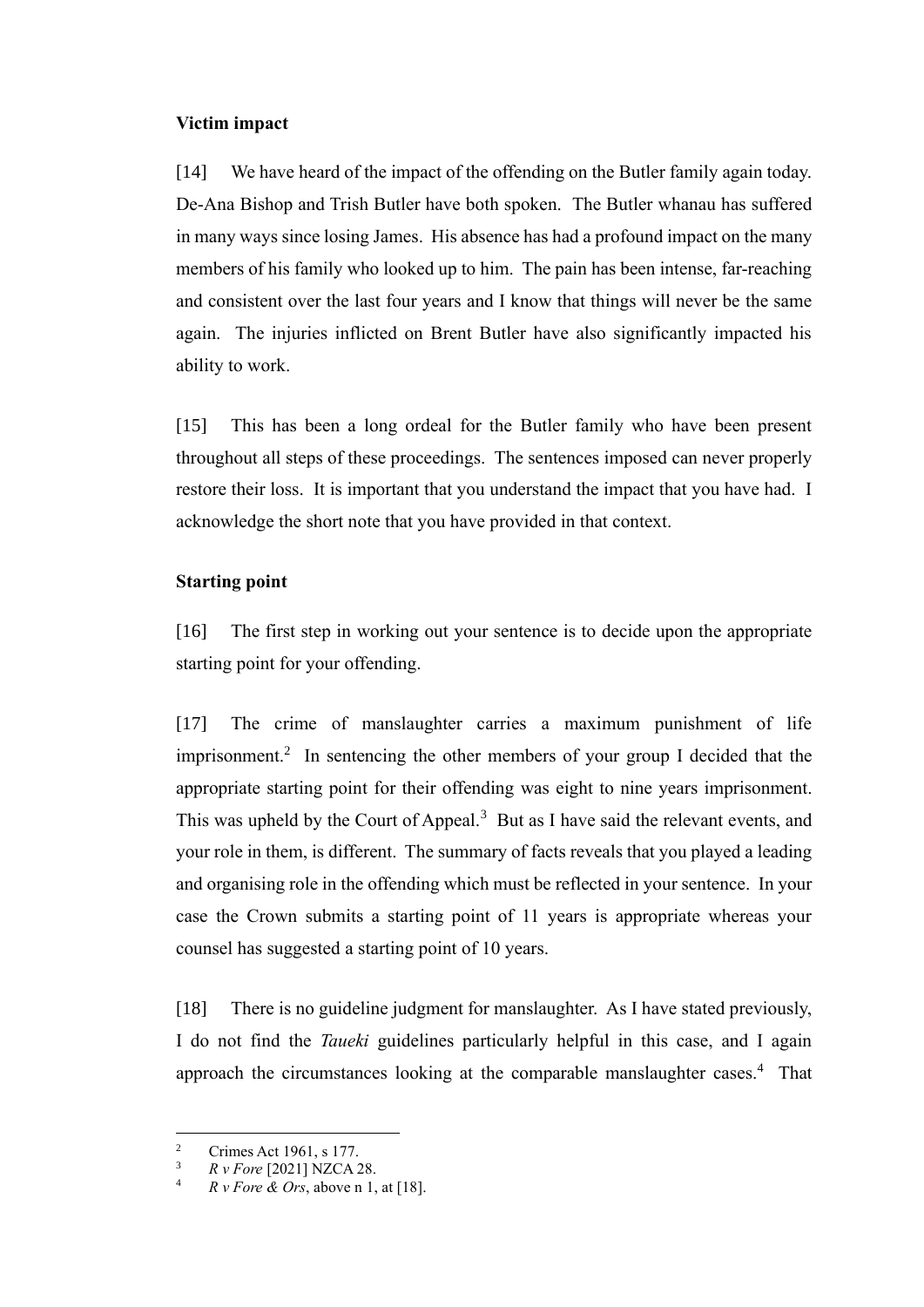approach was upheld by the Court of Appeal in the Crown's appeal in relation to the earlier sentences I imposed.

<span id="page-4-0"></span>[19] In the previous sentences I used the cases of *Pahau v R* and *Griffin v R* to reach a start point of eight to nine years for someone who was only a participant in the offending.<sup>5</sup> But you were more than a participant and a leader of the group. You were involved in its planning and you held one of the firearms.

[20] *Pahau v R* involved a similar gang related altercation. There was a charge of murder for one offender, and manslaughter for the others. The Court of Appeal accepted a starting point of 13 years imprisonment on the manslaughter charge for an offender who was identified as a senior member of Black Power and who was responsible for putting the group together and giving the order to pursue the deceased's group.<sup>6</sup> He then stood by with a gun to assist if needed.

[21] In *Griffin v R* three offenders carried out an armed robbery at the home of the deceased.<sup>7</sup> The appellant arranged for firearms and ammunition and was also the driver. He held the deceased's partner down whilst his co-offenders chased the deceased and shot him in the chest.The appellant was described as an instrumental leader of the attack. A starting point of 12 years' imprisonment was held to not be outside the available range. The Court then undertook a cross analysis with the *Taueki*  factors and identified the offending as falling under band three with a starting point of nine to 14 years. This further confirmed that the starting point of 12 years was not excessive.

[22] But there are reasons to view both *Griffin* and *Pahau* as involving more serious offending than the offending here. When the Court of Appeal addressed the sentences I imposed on your co-offenders they considered this. They indicated that in both *Griffin* and *Pahau* the offenders were carrying out a preconceived plan that involved the use of weapons and violence.<sup>8</sup> Here the original plan was to rob James Butler using force if necessary to do so. As the Court of Appeal said, that plan was effectively

<sup>5</sup> *Pahau v R* [2011] NZCA 147; *Griffin v R* [2019] NZCA 422.

<sup>&</sup>lt;sup>6</sup> *Pahau v R*, above n [5,](#page-4-0) at [80].

 $Griffin v R$ , above n [5,](#page-4-0) at [11].

<sup>8</sup> *R v Fore*, above n [3,](#page-3-0) at [36]-[37].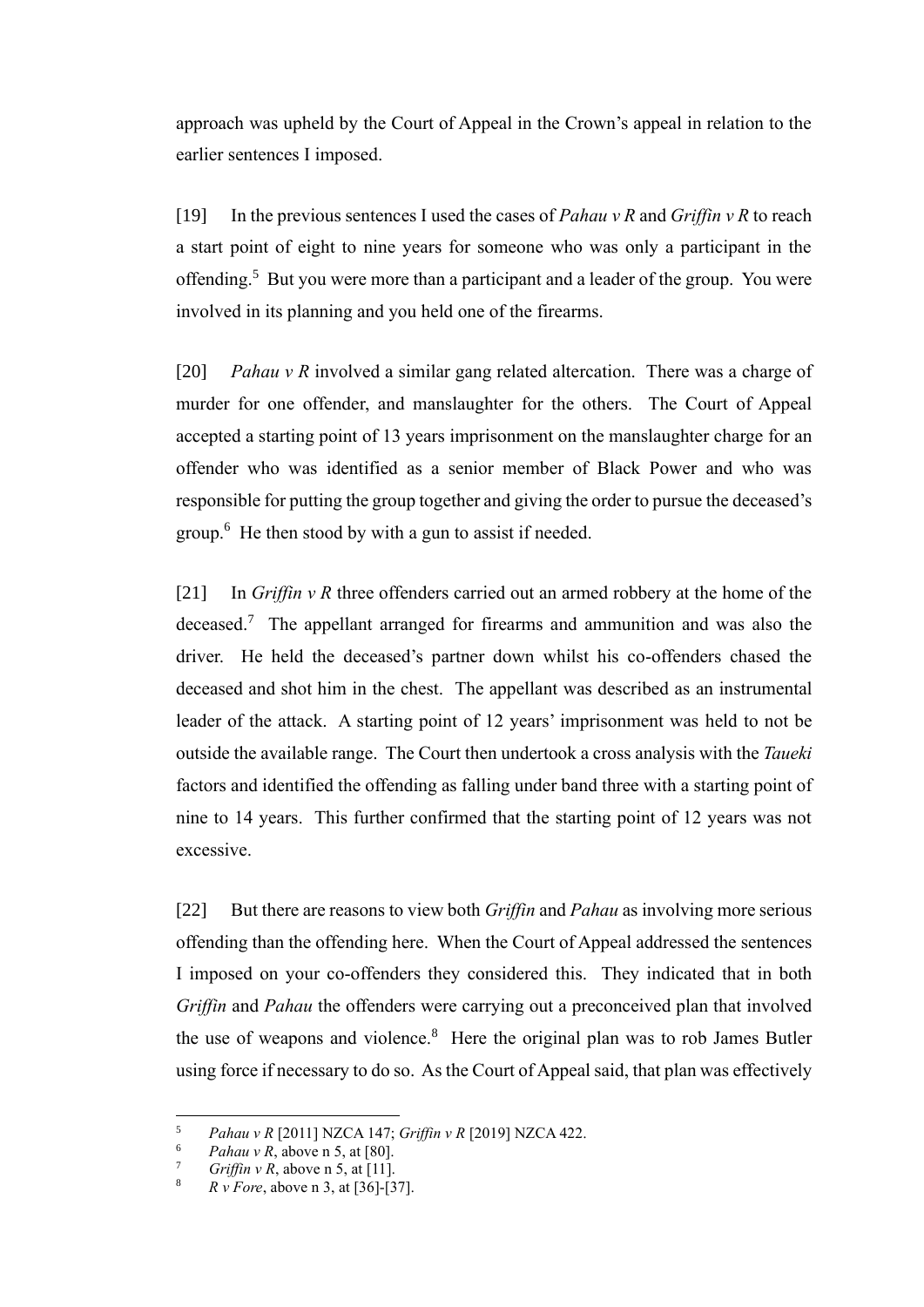abandoned when your group retreated from the house and went back to your vehicles once Brent Butler intervened. For that reason the acts that led to James Butler's death did not occur in the course of the robbery than you had planned. They occurred while you and the group were endeavouring to leave the address. They also occurred in response to the actions of Brent and James when they went after your group using weapons. The Court of Appeal considered that to be an important feature of the offending and one that rendered the offending less serious than in either *Griffin* or *Pahau*. The Court agreed with my assessment that the shots were fired as a form of excessive self-defence which reduced the culpability of the offending.

[23] There is also a need for relativity between your starting point and that of the rest of the group. For those who played a passive role I adopted a starting point of eight years. A higher start point of nine years was adopted for Mr Whareaorere who was present inside the sunroom. You were not only inside the sunroom but a leader of the group involved in its planning. In all the circumstances it seems to me that a starting point of 10 years' imprisonment is appropriate.

### **Personal factors**

[24] I next consider the discounts from the starting point because of factors personal to you. I have had the benefit of a pre-sentence report and a cultural report.

[25] You have said that your offending was primarily motivated by alcohol and drug abuse. You were assessed as being at very high risk around drug use and dependant on alcohol at the time you entered prison. You have indicated you are interested in taking steps to resist such temptations upon release.

[26] Your upbringing was under the care of loving adoptive parents. Your birth parents were connected with Black Power. Indeed, your father was the President of the Whanganui Black Power. It is noted that you are expected to remain associated with the gang upon release.

[27] You have also expressed remorse at the death of James Butler, but I concur with the pre-sentence report writer that this must be balanced against the occurrence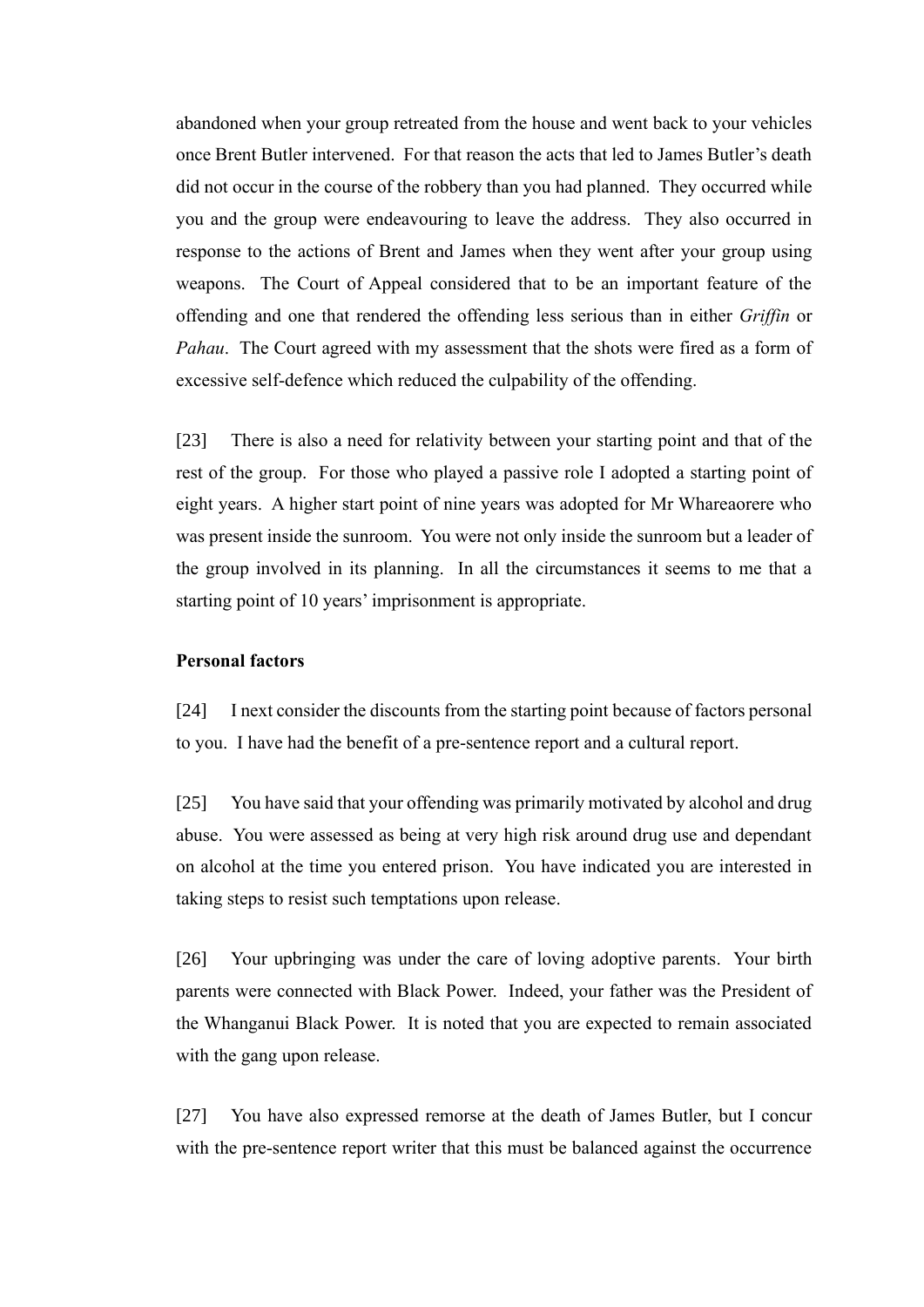of a similar offence that you were also convicted of that occurred just a week after this offence.

[28] The cultural report identifies your background as Te Ati Haunui-a-Pāpārangi and Ngāti Tuwharetoa. You come from a culturally deprived background. Your mother has spoken of the effects of not being allowed to speak Māori on the school grounds. The report writer also refers to a culture of service to the country that is a feature of your family, and identifies that you have lost the cultural bond, and the sense of pride and service that is part of your family's history. He explains the intergenerational transfer of trauma and the ongoing issues of systemic bias which have impacted upon your family, and accordingly on you. He reports that you are currently culturally, spiritually and psychologically damaged. He recommends that you should do more to familiarise yourself with your whakapapa to truly appreciate the connections, and the explanations for where you are today.

[29] I accept that the background described in this report, and in the pre-sentence report is relevant to explain why you have ended up where you are, and that some acknowledgement of the community responsibility for this kind of background is appropriate. Ingrained systemic deprivation and poverty requires consideration when setting sentences. As with your co-offenders I agree that a discount of 10 per cent for such factors is appropriate. I do not give any additional discount for remorse. The 10 per cent discount for cultural factors is sufficient.

[30] I also accept a discount of 25 per cent is available for your guilty plea. This means a global discount of 35 per cent is applied to the starting point. This would bring your proposed end sentence to approximately six years and six months' imprisonment.

#### **Effect of the three strikes regime**

[31] But you are subject to the three strikes regime. In particular under s 86C(4) of the Sentencing Act 2002 you are on your second strike, and as a consequence of that you will serve any sentence that I impose without parole. That creates complications.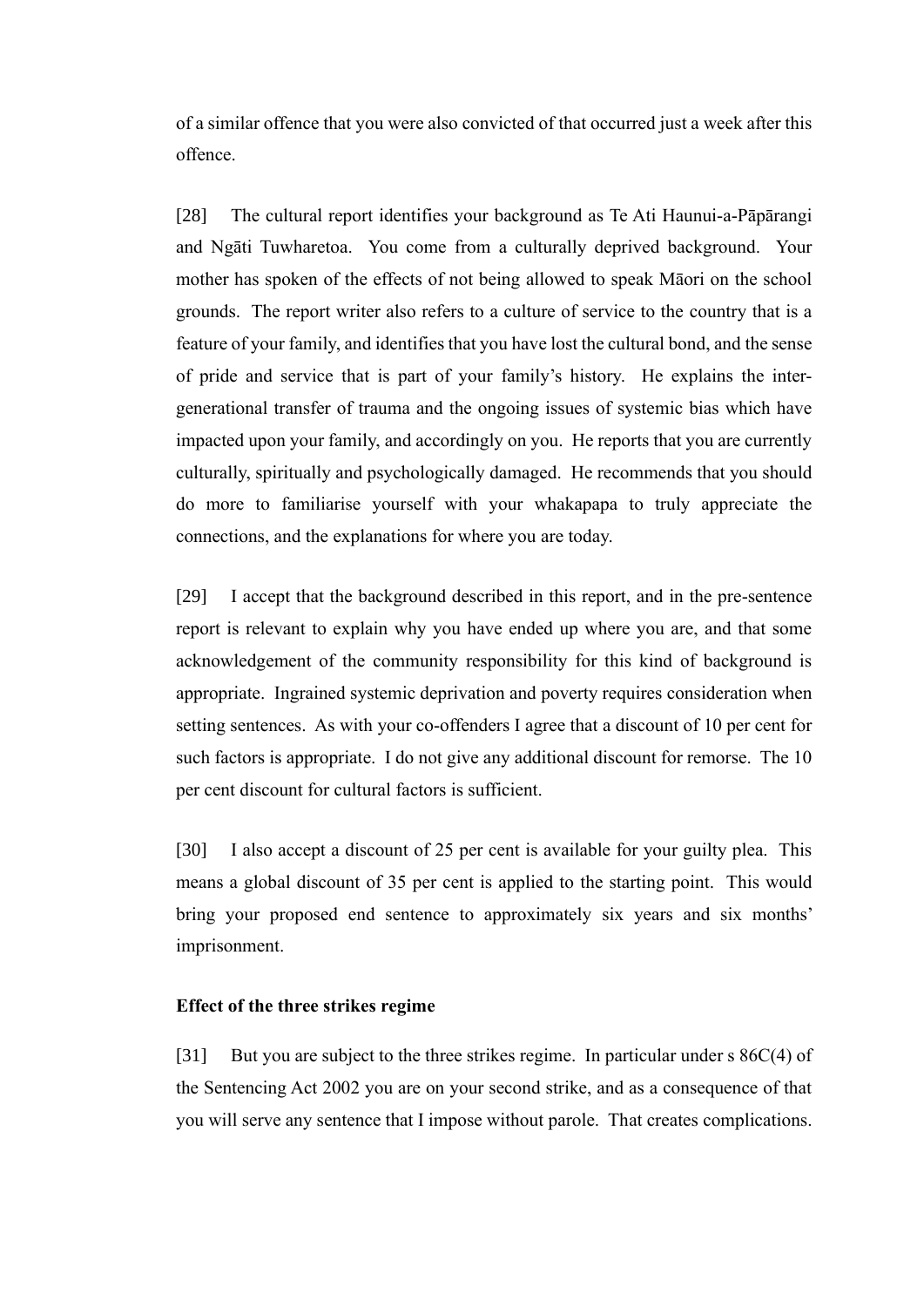[32] First your long list of previous offending is such that were it not for the effect of the three strikes regime I would consider giving you an uplift in the range of four to six months for your prior offending. Secondly, when the Court of Appeal upheld my previous decision not to impose a minimum period of imprisonment for those I previously sentenced, it indicated the position would have been different if any of those I had previously sentenced held leadership or organisational roles within the group.<sup>9</sup> Here you occupied such a role. But the Court also noted that the sentence I imposed for Mr Rippon was to be cumulative on the existing sentence he was serving so that there was no need for an additional minimum period of imprisonment for him.<sup>10</sup> The position is the same here given the impact of the three strikes regime. This means there is no need for a minimum period of imprisonment or for an uplift for your conviction history.

[33] Your counsel also argues that the imposition of your sentence without parole would involve a breach of s 9 of the Bill of Rights Act 1990 and that following the approach of the Supreme Court in *Fitzgerald v R*<sup>11</sup> and the Court of Appeal in *Matara*   $v \, R^{12}$  I should direct that the term of imprisonment without parole would be disproportionately severe and I should declare that you are eligible for parole notwithstanding s 86C(4). I do not accept that the sentence by itself justifies taking that step. The sentence that I would impose, if it is served without parole, may well be a harsh one, but I do not think it reaches the point of involving a breach of s 9.

[34] But there is a further complicating factor. You are already serving a sentence of imprisonment for aggravated robbery committed after this offending. Your sentence for that offending was four and a half years' imprisonment. Because of the three strikes regime you are serving that sentence without parole. The sentence I will now impose will need to be served cumulatively on that sentence.<sup>13</sup> You will need to complete your current sentence without parole, and then start serving the new sentence without parole. In addition you were also sentenced to nine months'imprisonment for

 $\frac{9}{10}$  At [46].

 $10$  At [49].

<sup>&</sup>lt;sup>11</sup> *Fitzgerald v R* [2021] NZSC 131.

 $12$  Matara v R [2021] NZCA 692.

Sentencing Act 2002, s 84; where offences do not form a connected series of offences, the sentence is imposed cumulatively.